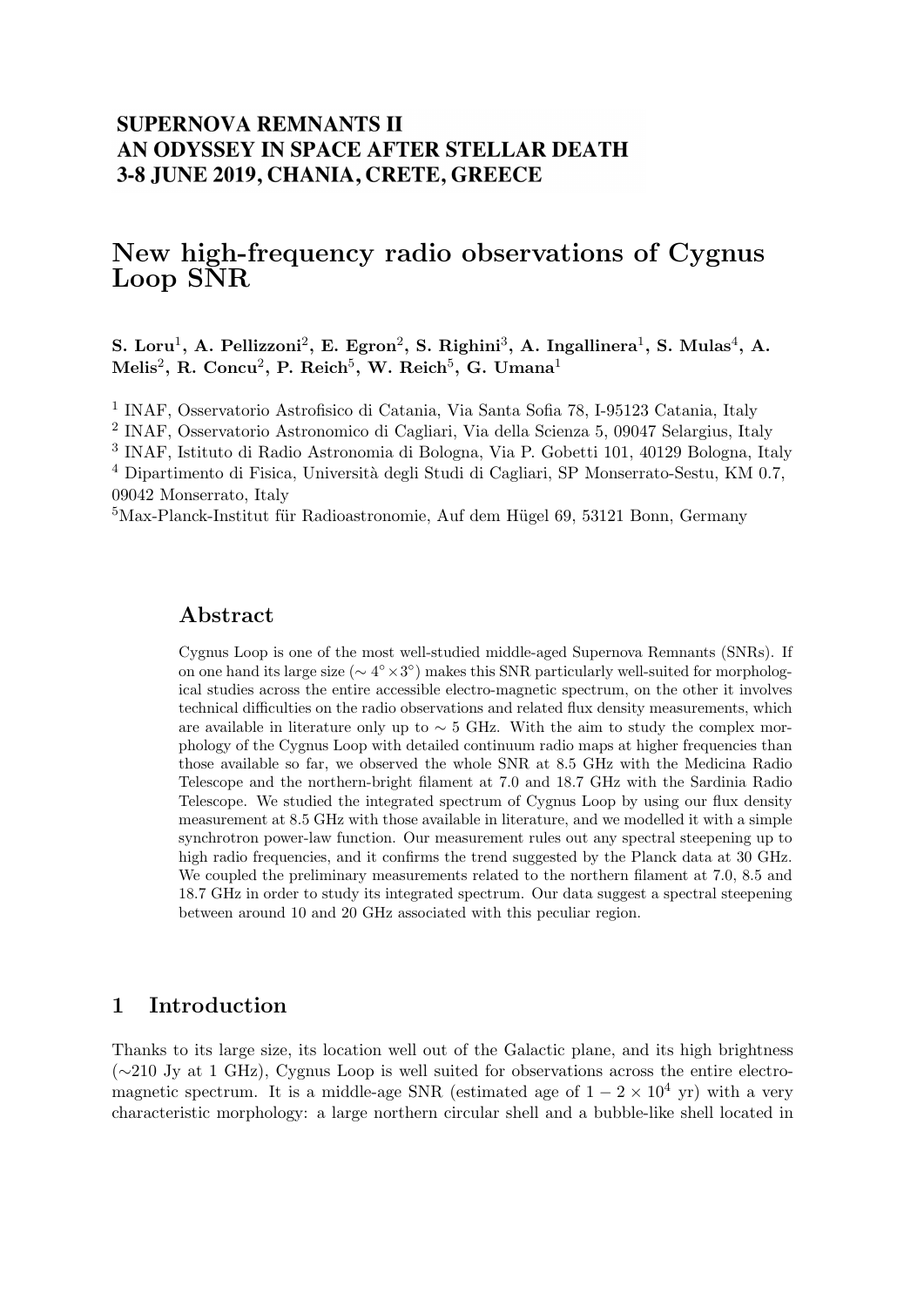the southern part. The radio studies showed substantial differences in the total intensity and magnetic field configuration between these two regions, showing that the northern part of the remnant is governed by the compression of the magnetic field due to the SN explosion shock, while the southern part results most likely from shock acceleration, which is thought to act in young remnants [\(Green, 1984\)](#page-4-0). These evidences seem to suggest that Cygnus Loop is constituted by two interacting SNRs [\(Uyanıker et al., 2004\)](#page-5-0). However, this scenario is not supported by the morphological characteristics revealed in a recent multi-wavelength study, which explains the features of the southern shell as the result of the interaction between the remnant's shock and a low-density region, and not as a separate remnant [\(Fesen et al., 2018\)](#page-4-1). This hypotheses could be supported by the lack of X-ray emission in the region where the interaction between the northern and the southern shells is expected.

Based on the flux density measurements, the integrated radio spectrum of Cygnus Loop is well modelled by a simple power law  $(S_{\nu} \propto \nu^{-\alpha})$  with  $\alpha = 0.40 \pm 0.06$  [\(Sun et al., 2006\)](#page-5-1). Because of its large size and its complex morphology, Cygnus Loop has been investigated in terms of spatially-resolved spectral index studies. These highlighted variations of the spectral indices across the SNR with an upper limit of  $\Delta \alpha = 0.2$ . In particular, flat spectra were observed in correspondence to the brightest partial shells of the northern shell (NGC 6960 and NGC 6992) and in the southern region. Taking into account the evolutionary stage of Cygnus Loop, a synchrotron spectral break could be expected at high radio frequencies, and sensitive maps above ∼5 GHz could be crucial to investigate on this respect.

Despite this scientific interest, sensitive flux density measurements are missing at frequencies  $\gtrsim$  5 GHz, due to the technical difficulties in performing radio continuum observations of this SNR. The lack of high-frequencies radio measurements is common to almost all large and complex SNRs. The single-dish telescopes can perform this kind of observations at high frequencies, but a high sensitivity and baseline stability of the receiving system are required [\(Sun et al., 2006\)](#page-5-1). In this context, we carried out a program dedicated to the observation of SNRs (PI: Pellizzoni) during the first Early science phase of the Sardinia Radio Telescope (SRT). We performed with SRT accurate maps of these SNRs at the three central frequencies of 1.55, 7.0, 21.4 GHz [\(Egron et al. 2017,](#page-4-2) [Loru et al. 2019\)](#page-4-3) in order to investigate the integrated spectra of the evolved SNRs W44 and IC443, and to perform spatially-resolved spectral measurements in the 1.5−7.0 GHz frequency range. Our studies revealed significant frequency- and region-dependent spectral slope variations for both sources. We observed, for the first time, a synchrotron spectral break in W44 at a frequency of  $15\pm2$  GHz. Assuming a magnetic field in the range  $18-90 \mu$ G, as expected by the compression theory of the ISM magnetic field, this result provides a direct estimate for the maximum energy of accelerated CR electrons in the 6−13 GeV range, which is consistent with indirect evidence from  $\gamma$ -ray observations. The same study performed on IC443 showed the consistence of the SRT data with the spectral model that includes the spinning dust emission. In particular, our flux density measurement at 21.4 GHz independently supports the characteristic spectral dust emission bump in the frequency range  $20-70$  GHz (Onić et al., 2017), and confirms the trend suggested by the low-resolution Planck measurement at 30 GHz [\(Planck Collaboration et al.,](#page-5-3) [2016\)](#page-5-3). In view of these results in the context of single-dish imaging of extended sources, we considered Cygnus Loop a challenging and very interesting target to observe with the Italian radio telescopes. With this aim, we observed Cygnus Loop with the Medicina radio telescope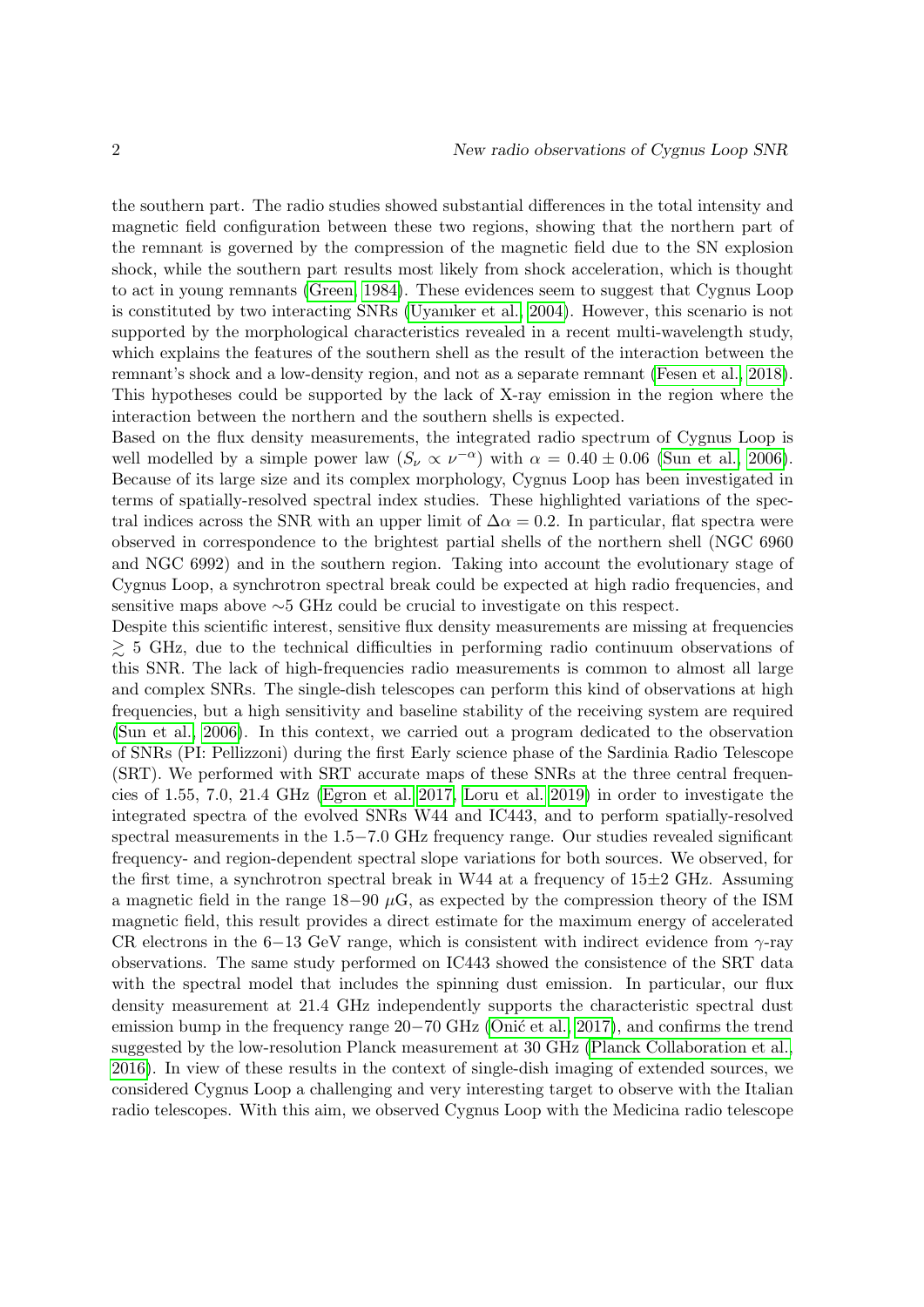#### S. Loru et al.  $\frac{3}{3}$

at 8.5 GHz during a dedicated observing project in 2017. We exploited the obtained map in order to obtain a sensitive flux density that is crucial to investigate a possible steepening in the integrated spectrum and to test the energy distribution of the particles accelerated in this SNR.

We also included Cygnus Loop in our 2018 observing project with SRT. The project is focused on the high-frequency and polarimetric comparative investigations on a wider sample of middle-aged and young SNRs in order to perform a precise modelling of the region-dependent continuum spectral indices and to disentangle magnetic enhancement processes from spectral variation contributions. Spectro-polarimetric observations have been performed with SRT at 7.0 GHz and in the range 18.6−24.5 GHz on two interesting regions of Cygnus Loop: the northern-bright filament (NGC 6992) and the southern shell. These observations are crucial to study region-dependent variations on spectral indices and polarisation properties, which are attributable to different acceleration mechanisms acting in these regions.

#### 2 Observations and results

We observed Cygnus Loop with the Medicina Radio Telescope at the central frequency of 8.5 GHz between June and August 2017 (Project 14-17, PI S. Loru), for a total observing time of 80 hours. We carried out the mapping through On-The-Fly (OTF) single-dish imaging along RA and Dec. directions, by setting a bandwidth of 680 MHz during the first half of observing time and 250 MHz for the rest of the time. All the observations were performed with a speed of 4 arcmin/s, a sampling time of 20 ms and a single scan per HPBW (corresponding to  $2.77'$ ). The total map size of  $5° \times 6°$  includes the extra length/duration free from significant source contribution that is required for properly identify and subtract the baseline component. As result, we acquired 16 complete maps (RA+Dec.) that we merged in order to obtain the final map showed in Fig[.1\(](#page-4-4)left). This map is characterised by  $\sim$ 240 samples per beam and a resolution of 4.8'. We considered an elliptic extraction region centred in  $(RA, Dec.) = (20<sup>h</sup>)$  $51^m$  39.058<sup>s</sup>,  $+30°$  34' 45.40") and with semi-major and semi-minor axis of ~2.2° and ~1.8°, respectively, in order to calculate a flux density of  $54\pm4$  Jy.

In view of the results obtained with the Medicina radio telescope, we decided to independently investigate the emission of the two shells of Cygnus Loop. In particular we focused on the northern-bright filament and the southern shell. With this aim, we included Cygnus Loop in our 2018 observing project with SRT (2018 December-2019 May, Project 22-18, PI A. Pellizzoni) that was dedicated to the high-frequency and polarimetric observations of SNRs in C−band (7.0 GHz) and K−band (18.6−24.6 GHz). In this work, we present the preliminary results of the observations that we performed with SRT on the northern bright filament at the central frequencies of 7.0 GHz and 18.7 GHz. We performed the observations both in C− and K−band with the maximum bandwidth available of 1.2 GHz, and the data were recorded by using the spectro-polarimetric back-end SARDARA [\(Melis et al., 2018\)](#page-4-5) in fullstokes mode with 1024 spectral channels. For each band, we carried out OTF maps of NGC 6992 characterised by a size of  $1.9^{\circ} \times 1.9^{\circ}$  (RA) and  $1.3^{\circ} \times 2.5^{\circ}$  (Dec.), by setting a scanning speed of 5 arcmin/sec and a sampling time of 20 ms. Two consecutive C−band scans were separated by an offset of  $0.01^{\circ}$ , which implies that 4 passages were carried out per beam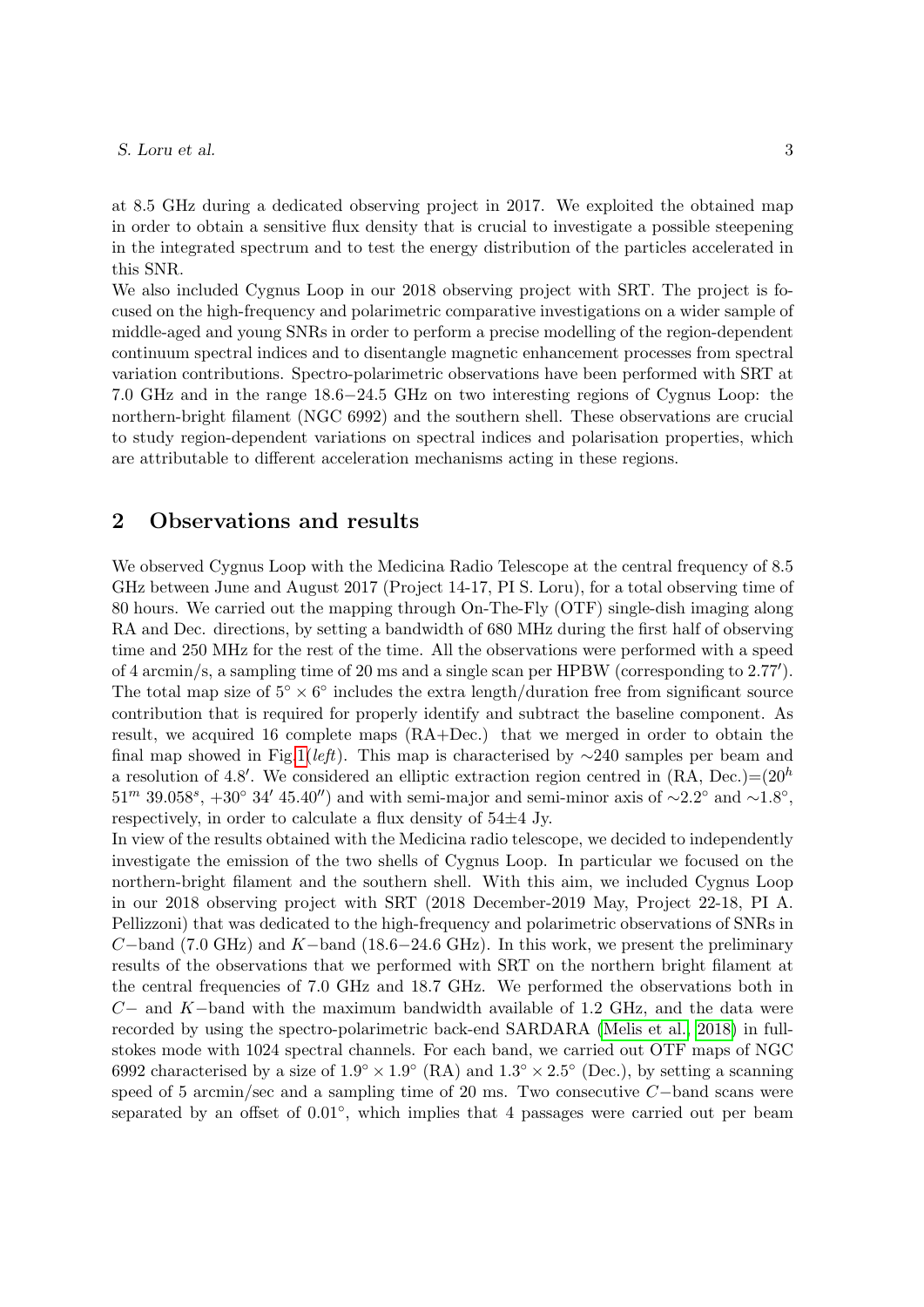on average, and about 27 samples beam−<sup>1</sup> scan−<sup>1</sup> were taken (taking into account that the beam size is 2.77'). The same offset was adopted for the  $K$ -band observations, implying in this case one passage per beam. The SRT K−band receiver is characterised by a 7−feed configuration, which allowed us to increase the mapping speed and then to efficiently mitigate the effects of temporal atmospheric opacity variations on the image quality [\(Navarrini et al.,](#page-4-6) [2016\)](#page-4-6). Our observations at 18.7 GHz were carried out with the K−band receiver in the "Best Space Coverage" configuration. This specific geometry over the whole acquisition provides a full coverage of the scanned area, carrying out for each receiver scan, 7 simultaneous, equally-spaced (spacing  $\sim 0.86'$ ) OTF scans for both polarisation channels. We spent  $\sim 3.3$ hours in order to carry out a complete map  $(RA+Dec.)$  of NGC 6992 both at 7.0 and 18.7 GHz. In Fig.  $2(Top)$ , we show the preliminary images related to the calibrated maps of the nothern-filament obtained with SRT at 7.0 GHz and 18.7 GHz with a resolution of 2.7' and 1', respectively. In Fig[.2\(](#page-5-4) $Bottom-left$ ), we also compare the SRT map at 7.0 GHz with that obtained at 8.5 GHz with the Medicina Radio Telescope in order to clarify the SRT observing strategy and to evaluate the possible consistence of the filament's emission at the two frequencies. It is worth noting that the filament is well-detected with SRT both in  $C-$  and K−band. We considered polygonal regions closely fitting the filament at the three frequencies of 7.0, 8.5 and 18.7 GHz in order to estimate the related flux densities.

### 3 Discussion and future perspectives

We coupled the sensitive flux density measurement associated with our map of Cygnus Loop at 8.5 GHz (Fig[.1\)](#page-4-4) with those available in the literature in order to study the integrated spectrum of Cygnus Loop. We used a simple synchrotron power-law function in order to model the integrated spectrum. The resulting spectral energy distribution is shown in Fig[.1](#page-4-4) (right), where it can be noticed that our measurement rules out any spectral steepening up to high radio frequencies, and it confirms the trend suggested by the Planck data at 30 GHz. Furthermore, the spectral index value obtained from the fit is consistent with the values reported in the previous studies by considering flux densities measurements up to 5 GHz.

In order to get information about the spectral behaviour of the northern filament, we coupled the preliminary flux density measurements associated with our maps at 7.0, 8.5 and 18.7 GHz. The integrated spectrum is shown in Fig. 2( $Bottom-right$ ). Our data suggest a spectral steepening between around 10 and 20 GHz. This preliminary result is very important because it could provide a constrain on the maximum energy of the particles accelerated in this peculiar region of Cygnus Loop, where blast waves are thought that encounter molecular material. Indeed, from the  $\gamma$ -ray observations, a break in the particle energy spectrum is expected in the range of 1−10 GeV, but a more accurate determination of this energy from radio observations could be crucial to understand the nature of the shock and the particle acceleration mechanisms in this region.

The high-frequency radio observations allow us to assess the maximum energy of CRs accelerated in the evolved and complex SNRs like Cygnus Loop. Our aim for the future is to exploit the spectro-polarimetric data carried out during our observing project with SRT in order to complete the study of the integrated spectrum of the filament NGC 6992, and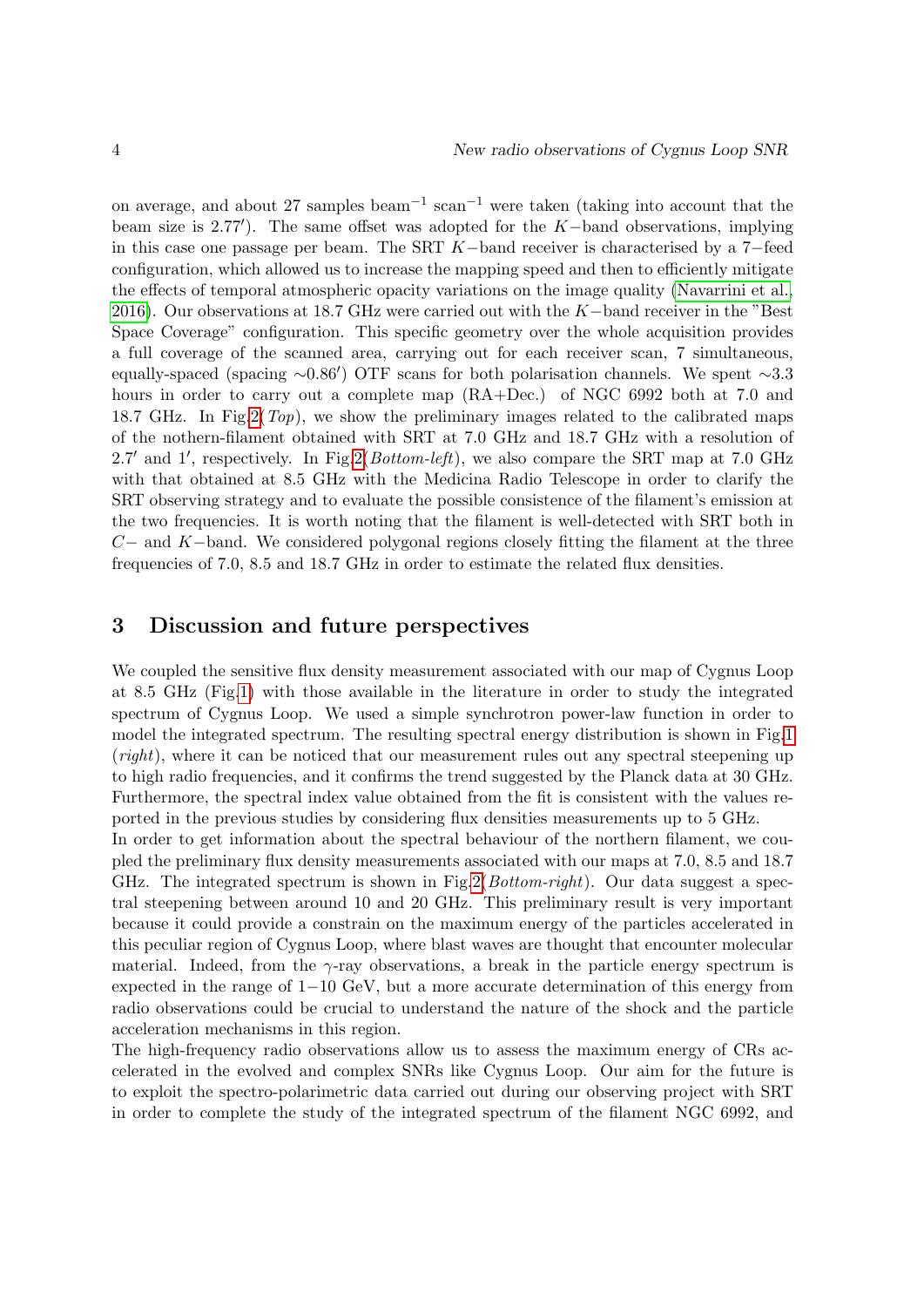#### S. Loru et al. 5

to introduce the characterisation of its magnetic field configuration. The same work could be performed by using the data related to the southern shell of Cygnus Loop in order to investigate on possible differences on the particle acceleration mechanisms and magnetic field conditions (amplification/compression) between these interesting regions.



<span id="page-4-4"></span>Figure 1: Left: map of Cygnus Loop SNR obtained with the Medicina radio telescope at 8.5 GHz. The pixel size is of 4.8'. The beam size is indicated by the green circle in the bottom left corner. Right: Weighted least-squares fit applied to the spectral energy distribution (SED) of Cygnus Loop for the synchrotron power-law model. The red and the black filled diamonds correspond respectively to the SRT point at 8.5 GHz and the Planck data.

#### Acknowledgments

We acknowledge contribution from the grant INAF CTA-SKA "Probing particle acceleration and  $\gamma$ -ray propagation with CTA and its precursors".

### References

<span id="page-4-2"></span>Egron, E., et al. 2017, MNRAS, 470, 1329

<span id="page-4-1"></span>Fesen, R. A., Neustadt, J. M. M., Black, C. S., & Milisavljevic, D. 2018, MNRAS, 475, 3996

<span id="page-4-0"></span>Green, D. A. 1984, MNRAS, 211, 433

<span id="page-4-3"></span>Loru, S., et al. 2019, MNRAS, 482, 3857

<span id="page-4-5"></span>Melis, A., Concu, R., & Trois, A. 2018, Journal of Astronomical Instrumentation

<span id="page-4-6"></span>Navarrini, A., et al. 2016, in 27th international symposium on space therahertz technology